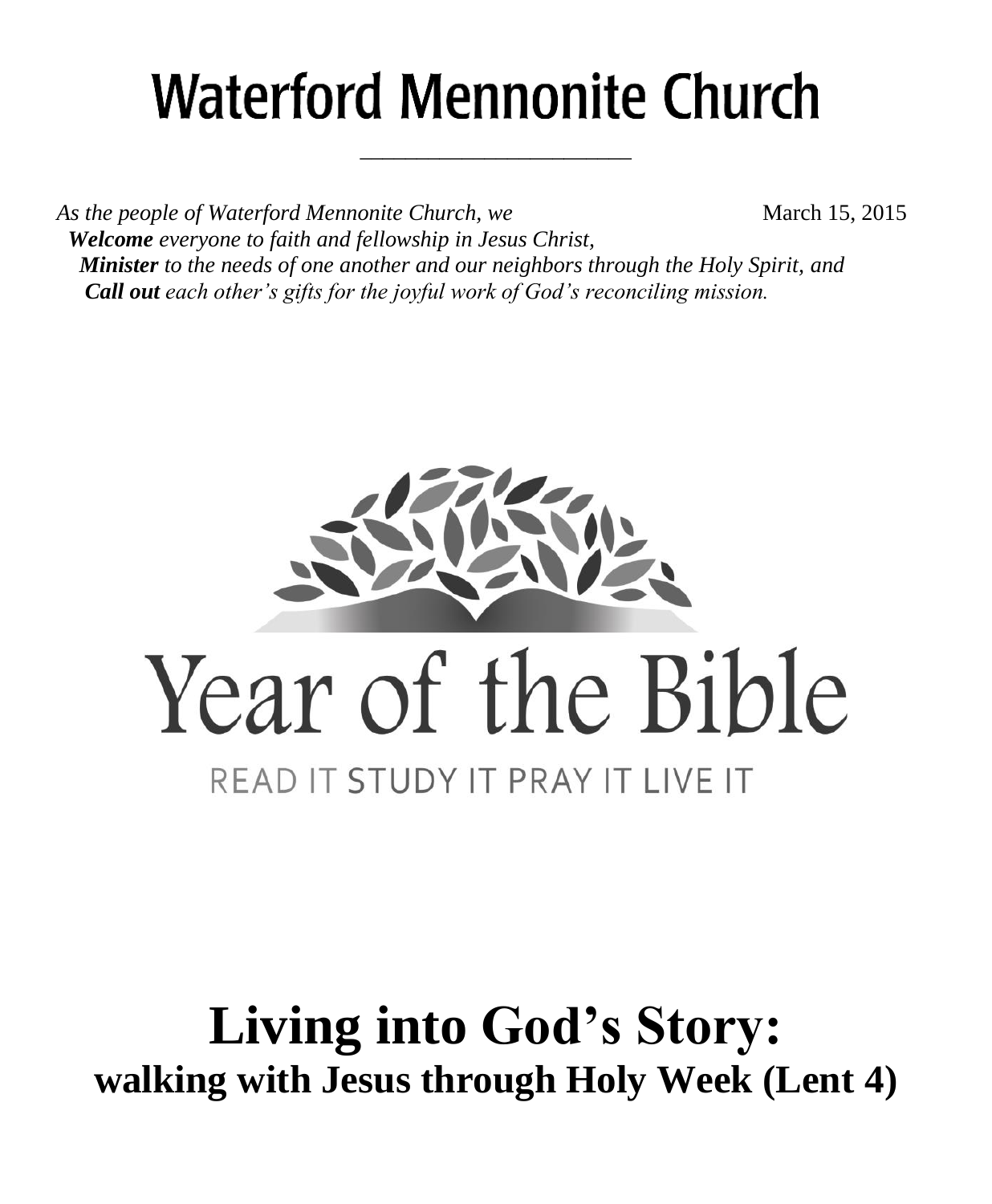| <b>Visualizing Scripture</b>            |                                                                                |                                                              |
|-----------------------------------------|--------------------------------------------------------------------------------|--------------------------------------------------------------|
| Prelude                                 |                                                                                | The Welcome Wagon                                            |
| Welcome and lighting of the peace lamp* |                                                                                | Debbie Fath                                                  |
| Gathering songs                         | My hope is built on nothing less<br>Take up your cross<br>Here I am to worship | Vyron and Elvina Schmidt, Chris Judson, Mark Bowman<br>H 343 |
| Call to worship                         |                                                                                | H 714                                                        |
| Offering                                | Please pass the friendship pads as we give our offerings                       | Elvina Schmidt                                               |
| Children's time                         |                                                                                | Melissa Chupp                                                |
| Scripture reading                       | Isaiah 53:7-12                                                                 | <b>Sheldon Swartz</b>                                        |
| Congregational singing                  | O sacred Head, now wounded                                                     | $H$ 252 (vv. 1, 3)                                           |
| Scripture reading                       | Mark 15:1-20                                                                   | Adrienne Schmucker,<br>Paul Zehr, Christina Hofer            |
| Sermon                                  |                                                                                | Neil Amstutz                                                 |
| Song of response                        | When I survey the wondrous cross                                               | H 260                                                        |
| Sharing and congregational prayer       | Lyle Miller                                                                    |                                                              |
| Benediction                             |                                                                                |                                                              |
| Sending with Lenten reflections         |                                                                                |                                                              |

H = *Hymnal: A Worship Book*; SJ = *Sing the Journey; SS = Sing the Story*

\*We light the peace lamp every Sunday to lament all unnecessary and violent loss of life around the world and to remind us of our calling to be peacemakers.

**Living Stream Worship: Both services are live streamed at** [www.waterfordchurch.org](http://www.waterfordchurch.org/)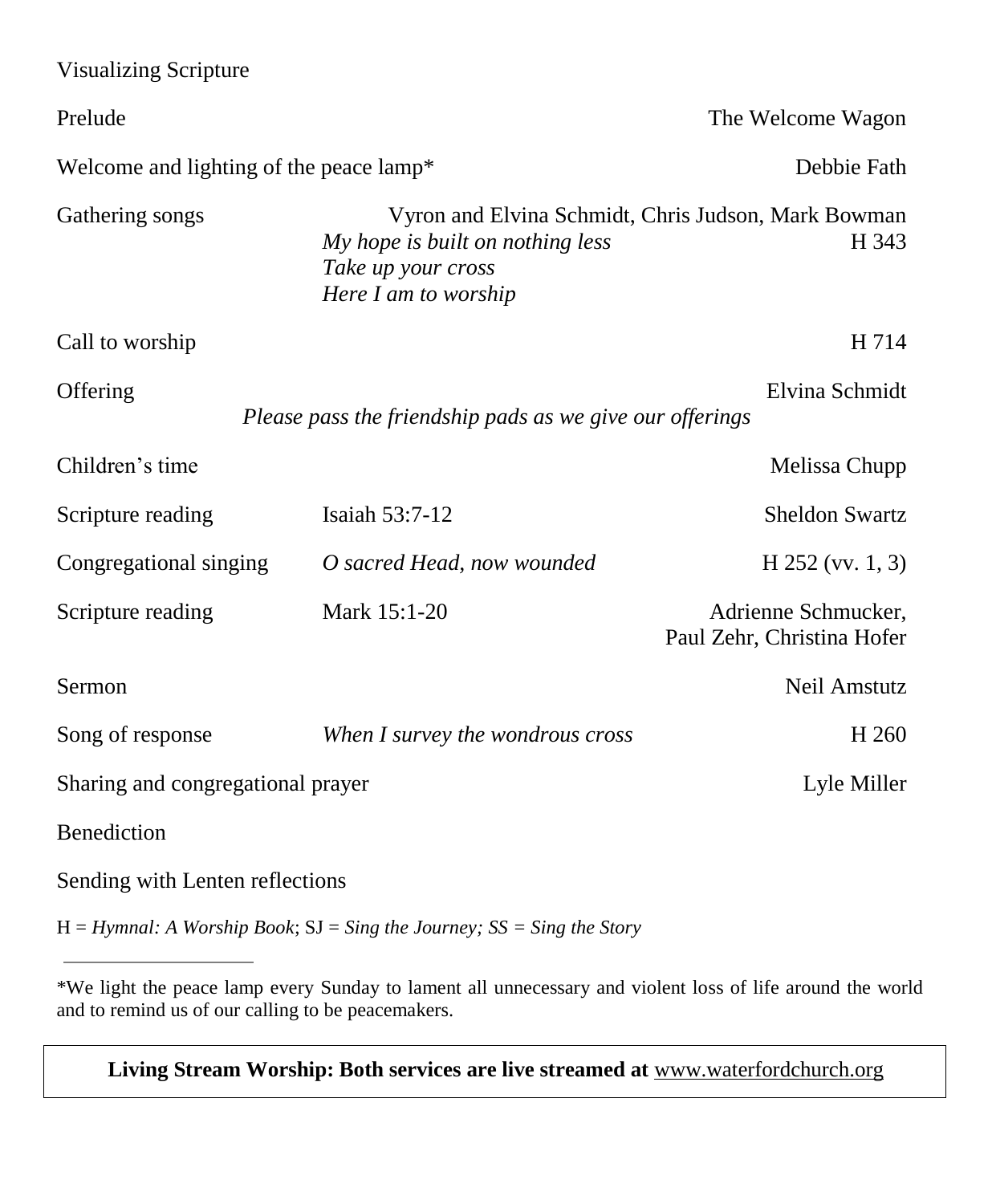#### **Prayers for Brothers and Sisters**

*Mennonite Mission Network's Radical Journey team* in Southeast Asia. Pray for increased fluency to share God's love in words as well as deeds.

*Stanley Green*, finishing up speaking engagements in Upland, Calif.

*Matthew Amstutz* in China, serving as a teacher through Mennonite Central Committee.

*Emily Bowman* in Honduras, for language learning and a good sense of responsibilities.

*Stephen Ministry leaders and trainees* as they continue prepare for ministry

*All of us here at Waterford* as we live out the challenge to do justice, and to love kindness, and to walk humbly with our God.

*Mary Holsopple*, grieving the death of her sister.

*Gene & Shirley Leinbach's granddaughter Toni*, experiencing health issues and having testing done.

*Angela Ingle, WMC coordinator of administrative ministries*, recovering from a concussion and injured knee after a car accident last week.

#### **Welcome, Guests**

Large print copies of the bulletin and the hymnal and hearing aid systems are available from the ushers. Sermon boards for children are available at the back door; please pick one up as you enter. You are encouraged to bring infants through age two children to the nursery. Pick up the newsletter, *Buzz,* from the welcome kiosk in the foyer.

#### **Welcome Team**

| Greeter/Hosts  | Ina Ruth Breckbill, Sandy Kauffman; Sheldon Swartz                                  |
|----------------|-------------------------------------------------------------------------------------|
| Ushers         | Ken Otto, Dennis Myers $(1st)$ ;                                                    |
|                | Bonnie Miller, Emily Landis, Krista Daniels (2nd)                                   |
| <b>Nursery</b> | Cindy & Micaela Yoder $(1st)$ ; Vicki Weirich and Jeff Claassen (nurture); Lorraine |
|                | Reinford and Emily Schrock $(2^{nd})$                                               |
| Audiovisual    | Shawn Stutzman, Karen Sommers; Mark Daniels, Tony Miller                            |

### **Today**

| $8:00/10:45$ a.m. Worship |                                                   |
|---------------------------|---------------------------------------------------|
| $9:15$ a.m.               | Coffee and fellowship                             |
| $9:30$ a.m.               | Nurture hour—classes for all ages                 |
| $12:00$ p.m.              | College students' fellowship meal/fellowship hall |